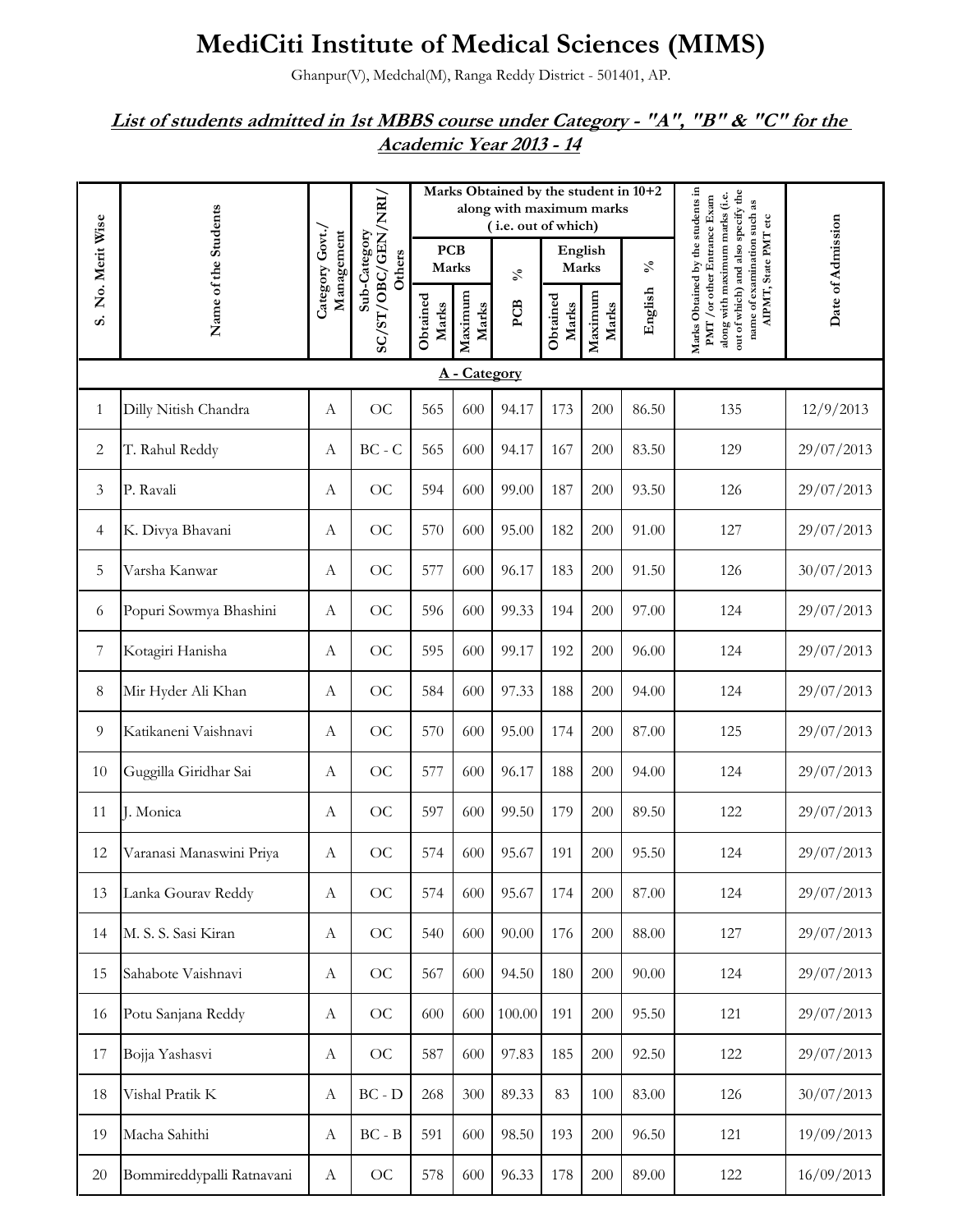|                |                            |                               |                                          |                     |                  | Marks Obtained by the student in 10+2<br>along with maximum marks<br>(i.e. out of which) |                   |                  | Date of Admission |                                                                                                                                                                          |                      |
|----------------|----------------------------|-------------------------------|------------------------------------------|---------------------|------------------|------------------------------------------------------------------------------------------|-------------------|------------------|-------------------|--------------------------------------------------------------------------------------------------------------------------------------------------------------------------|----------------------|
| No. Merit Wise |                            |                               | Sub-Category<br>Others                   | <b>PCB</b><br>Marks |                  | $\mathcal{S}_{\mathbf{0}}$                                                               |                   | English<br>Marks |                   | $\delta_{\rm v}$                                                                                                                                                         | AIPMT, State PMT etc |
| s.             | Name of the Students       | Category Govt./<br>Management | SC/ST/OBC/GEN/NRI/                       | Obtained<br>Marks   | Maximum<br>Marks | PCB                                                                                      | Obtained<br>Marks | Maximum<br>Marks | English           | Marks Obtained by the students in<br>out of which) and also specify the<br>along with maximum marks (i.e.<br>PMT / or other Entrance Exam<br>name of examination such as |                      |
| 21             | Ghazala Roohi              | А                             | $BC - E$                                 | 546                 | 600              | 91.00                                                                                    | 173               | 200              | 86.50             | 121                                                                                                                                                                      | 29/07/2013           |
| 22             | Sujay Parasa               | А                             | $BC - B$                                 | 563                 | 600              | 93.83                                                                                    | 183               | 200              | 91.50             | 119                                                                                                                                                                      | 30/07/2013           |
| 23             | Abbagoni Vaidarshi         | А                             | $BC - B$                                 | 596                 | 600              | 99.33                                                                                    | 190               | 200              | 95.00             | 116                                                                                                                                                                      | 29/07/2013           |
| 24             | Ramini Sheetal             | А                             | OC                                       | 582                 | 600              | 97.00                                                                                    | 169               | 200              | 84.50             | 117                                                                                                                                                                      | 27/09/2013           |
| 25             | Shraddha Sanjay Sarvi      | А                             | $BC - B$                                 | 594                 | 600              | 99.00                                                                                    | 188               | 200              | 94.00             | 115                                                                                                                                                                      | 29/07/2013           |
| 26             | Rashmi Shekar Chengalpattu | $\boldsymbol{A}$              | $BC - D$                                 | 597                 | 600              | 99.50                                                                                    | 192               | 200              | 96.00             | 114                                                                                                                                                                      | 29/07/2013           |
| 27             | M. Sushmitha               | $\boldsymbol{A}$              | $BC - D$                                 | 570                 | 600              | 95.00                                                                                    | 179               | 200              | 89.50             | 116                                                                                                                                                                      | 29/07/2013           |
| 28             | Munuganti Santoshi         | А                             | $BC - B$                                 | 566                 | 600              | 94.33                                                                                    | 176               | 200              | 88.00             | 116                                                                                                                                                                      | 29/07/2013           |
| 29             | OM Vasavi Palam            | А                             | $BC - D$                                 | 576                 | 600              | 96.00                                                                                    | 175               | 200              | 87.50             | 115                                                                                                                                                                      | 29/07/2013           |
| 30             | Kadi Naga Ravi Teja        | А                             | $BC - B$                                 | 575                 | 600              | 95.83                                                                                    | 178               | 200              | 89.00             | 115                                                                                                                                                                      | 29/07/2013           |
| 31             | Kommuru Suhas              | А                             | $BC - B$                                 | 596                 | 600              | 99.33                                                                                    | 191               | 200              | 95.50             | 113                                                                                                                                                                      | 30/07/2013           |
| $32\,$         | Maddepuri Divya Chandra    | А                             | $BC - D$                                 | 584                 | 600              | 97.33                                                                                    | 189               | 200              | 94.50             | 114                                                                                                                                                                      | 29/07/2013           |
| 33             | K. Shivani                 | А                             | $BC - B$                                 | 594                 | 600              | 99.00                                                                                    | 186               | 200              | 93.00             | 113                                                                                                                                                                      | 29/07/2013           |
| 34             | S. Kiranmyee               | А                             | $BC - D$                                 | 547                 | 600              | 91.17                                                                                    | 170               | 200              | 85.00             | 117                                                                                                                                                                      | 29/07/2013           |
| 35             | Singa Vyshma Bhatt         | А                             | $BC - D$                                 | 501                 | 600              | 83.50                                                                                    | 182               | 200              | 91.00             | 121                                                                                                                                                                      | 29/07/2013           |
| 36             | Ankam Babitha              | $\boldsymbol{A}$              | $BC - B$                                 | 557                 | 600              | 92.83                                                                                    | 165               | 200              | 82.50             | 116                                                                                                                                                                      | 19/09/2013           |
| 37             | Gandra Anusha              | $\boldsymbol{A}$              | $BC - D$                                 | 557                 | 600              | 92.83                                                                                    | 175               | 200              | 87.50             | 116                                                                                                                                                                      | 29/07/2013           |
| 38             | Miriyala Sushma            | $\boldsymbol{A}$              | $\operatorname{BC}$ - $\operatorname{B}$ | 568                 | 600              | 94.67                                                                                    | 180               | 200              | 90.00             | 115                                                                                                                                                                      | 31/07/2013           |
| 39             | N. Naresh Kumar            | $\boldsymbol{A}$              | $BC - D$                                 | 589                 | 600              | 98.17                                                                                    | 189               | 200              | 94.50             | 113                                                                                                                                                                      | 31/07/2013           |
| 40             | Husna Fatima               | А                             | $BC - E$                                 | 555                 | 600              | 92.50                                                                                    | 181               | 200              | 90.50             | 116                                                                                                                                                                      | 30/07/2013           |
| 41             | K. Vidhya                  | $\boldsymbol{A}$              | $BC - D$                                 | 566                 | 600              | 94.33                                                                                    | 173               | 200              | 86.50             | 115                                                                                                                                                                      | 17/09/2013           |
| 42             | Pittala Lakshmi Prasanna   | $\boldsymbol{A}$              | $BC - D$                                 | 543                 | 600              | 90.50                                                                                    | 188               | 200              | 94.00             | 117                                                                                                                                                                      | 19/09/2013           |
| 43             | Divya T                    | А                             | $BC - B$                                 | 598                 | 600              | 99.67                                                                                    | 191               | 200              | 95.50             | 112                                                                                                                                                                      | 31/07/2013           |
| 44             | Adigoppula Supriya         | $\boldsymbol{A}$              | $\operatorname{BC}$ - $\operatorname{B}$ | 595                 | 600              | 99.17                                                                                    | 188               | 200              | 94.00             | 112                                                                                                                                                                      | 29/07/2013           |
| 45             | Samatha Kodam              | $\boldsymbol{A}$              | $\operatorname{BC}$ - $\operatorname{B}$ | 560                 | 600              | 93.33                                                                                    | 173               | 200              | 86.50             | 115                                                                                                                                                                      | 29/07/2013           |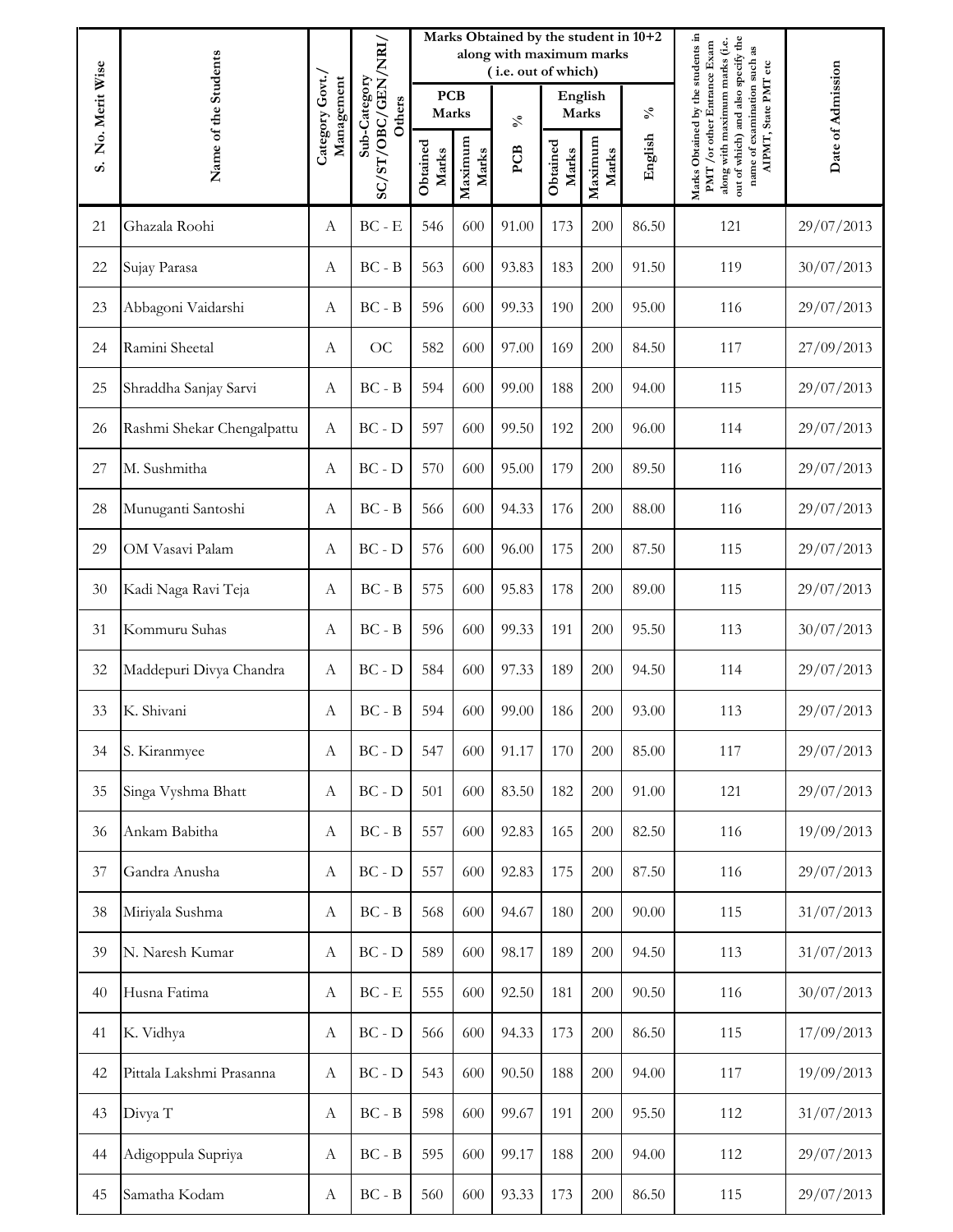|                |                         |                              |                                          |                     |                  | Marks Obtained by the student in 10+2<br>along with maximum marks<br>(i.e. out of which) |                   |                  |            | Date of Admission                                                                                                                                                        |                      |
|----------------|-------------------------|------------------------------|------------------------------------------|---------------------|------------------|------------------------------------------------------------------------------------------|-------------------|------------------|------------|--------------------------------------------------------------------------------------------------------------------------------------------------------------------------|----------------------|
| No. Merit Wise |                         |                              | Sub-Category<br>Others                   | <b>PCB</b><br>Marks |                  | $\mathcal{S}_{\mathbf{0}}$                                                               |                   | English<br>Marks | $\delta_0$ |                                                                                                                                                                          | AIPMT, State PMT etc |
| s.             | Name of the Students    | Category Govt.<br>Management | SC/ST/OBC/GEN/NRI/                       | Obtained<br>Marks   | Maximum<br>Marks | PCB                                                                                      | Obtained<br>Marks | Maximum<br>Marks | English    | Marks Obtained by the students in<br>out of which) and also specify the<br>along with maximum marks (i.e.<br>PMT / or other Entrance Exam<br>name of examination such as |                      |
| 46             | Vindakodu Surya Teja    | А                            | $BC - B$                                 | 559                 | 600              | 93.17                                                                                    | 175               | 200              | 87.50      | 115                                                                                                                                                                      | 29/07/2013           |
| 47             | Devarakonda Aravind Sai | А                            | $BC - B$                                 | 579                 | 600              | 96.50                                                                                    | 173               | 200              | 86.50      | 113                                                                                                                                                                      | 31/07/2013           |
| 48             | Pooja Mali              | А                            | $BC - B$                                 | 590                 | 600              | 98.33                                                                                    | 187               | 200              | 93.50      | 112                                                                                                                                                                      | 29/07/2013           |
| 49             | Dasaraju Harish         | А                            | $BC - D$                                 | 589                 | 600              | 98.17                                                                                    | 191               | 200              | 95.50      | 112                                                                                                                                                                      | 18/09/2013           |
| 50             | Nagelli Srivalli Goud   | А                            | $BC - B$                                 | 588                 | 600              | 98.00                                                                                    | 179               | 200              | 89.50      | 112                                                                                                                                                                      | 31/07/2013           |
| 51             | Danthanapelly Akshitha  | А                            | $BC - B$                                 | 588                 | 600              | 98.00                                                                                    | 189               | 200              | 94.50      | 111                                                                                                                                                                      | 19/09/2013           |
| 52             | Nada Mehreen            | А                            | $BC - E$                                 | 565                 | 600              | 94.17                                                                                    | 186               | 200              | 93.00      | 107                                                                                                                                                                      | 20/09/2013           |
| 53             | Pulla Namratha Bensha   | А                            | $BC - C$                                 | 511                 | 600              | 85.17                                                                                    | 186               | 200              | 93.00      | 109                                                                                                                                                                      | 29/07/2013           |
| 54             | Harsha Kumari           | A                            | $\operatorname{BC}$ - $\operatorname{A}$ | 546                 | 600              | 91.00                                                                                    | 175               | 200              | 87.50      | 105                                                                                                                                                                      | 29/07/2013           |
| 55             | K. Meghana              | А                            | $BC - A$                                 | 579                 | 600              | 96.50                                                                                    | 191               | 200              | 95.50      | 102                                                                                                                                                                      | 29/07/2013           |
| 56             | Karri Meenachi          | А                            | $BC - A$                                 | 541                 | 600              | 90.17                                                                                    | 171               | 200              | 85.50      | 105                                                                                                                                                                      | 19/09/2013           |
| 57             | Ananth S                | А                            | <b>SC</b>                                | 538                 | 600              | 89.67                                                                                    | 185               | 200              | 92.50      | 104                                                                                                                                                                      | 30/07/2013           |
| 58             | Gaddam Saranya          | А                            | $BC - A$                                 | 572                 | 600              | 95.33                                                                                    | 188               | 200              | 94.00      | 100                                                                                                                                                                      | 29/07/2013           |
| 59             | Munavath Charan Naik    | А                            | $\ensuremath{\mathrm{ST}}$               | 560                 | 600              | 93.33                                                                                    | 183               | 200              | 91.50      | 101                                                                                                                                                                      | 29/07/2013           |
| 60             | Anusha Palaparthi       | А                            | $\ensuremath{\mathrm{ST}}$               | 529                 | 600              | 88.17                                                                                    | 164               | 200              | 82.00      | 103                                                                                                                                                                      | 31/07/2013           |
| 61             | Gunjapadiga Aishwarya   | $\boldsymbol{A}$             | $BC - A$                                 | 569                 | 600              | 94.83                                                                                    | 175               | 200              | 87.50      | 99                                                                                                                                                                       | 29/07/2013           |
| 62             | Peddinti Mamatha        | А                            | $BC - A$                                 | 531                 | 600              | 88.50                                                                                    | 163               | 200              | 81.50      | 102                                                                                                                                                                      | 17/09/2013           |
| 63             | M. Sushmita Chand       | А                            | $\operatorname{ST}$                      | 533                 | 600              | 88.83                                                                                    | 183               | 200              | 91.50      | 101                                                                                                                                                                      | 31/07/2013           |
| 64             | Nethavath Shyam Kumar   | A                            | <b>ST</b>                                | 541                 | 600              | 90.17                                                                                    | 183               | 200              | 91.50      | 100                                                                                                                                                                      | 19/09/2013           |
| 65             | Rathod Rahul            | А                            | $\ensuremath{\mathrm{ST}}$               | 561                 | 600              | 93.50                                                                                    | 171               | 200              | 85.50      | 98                                                                                                                                                                       | 20/09/2013           |
| 66             | Ojasvitha Gaikwad       | А                            | $\ensuremath{\mathsf{SC}}$               | 552                 | 600              | 92.00                                                                                    | 172               | 200              | 86.00      | 96                                                                                                                                                                       | 31/07/2013           |
| 67             | Moka Sreeja             | A                            | <b>SC</b>                                | 566                 | 600              | 94.33                                                                                    | 191               | 200              | 95.50      | 94                                                                                                                                                                       | 30/07/2013           |
| 68             | Minde Ramesh Karan      | А                            | <b>SC</b>                                | 575                 | 600              | 95.83                                                                                    | 187               | 200              | 93.50      | 93                                                                                                                                                                       | 29/07/2013           |
| 69             | Ongole Monika           | А                            | $\ensuremath{\mathsf{SC}}$               | 571                 | 600              | 95.17                                                                                    | 183               | 200              | 91.50      | 93                                                                                                                                                                       | 29/07/2013           |
| 70             | Sole Padmasree          | А                            | <b>SC</b>                                | 581                 | 600              | 96.83                                                                                    | 187               | 200              | 93.50      | 92                                                                                                                                                                       | 29/07/2013           |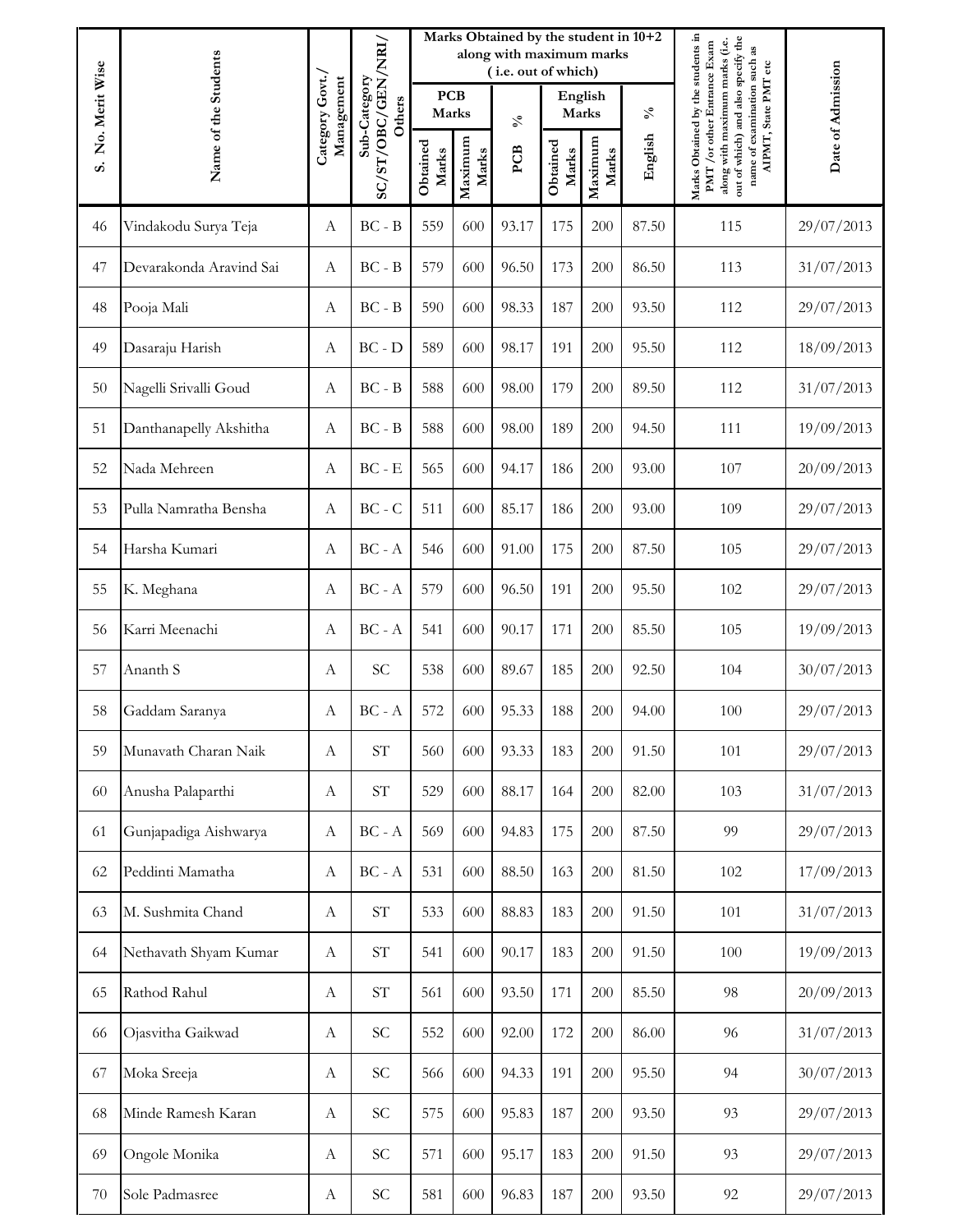|                |                             |                               |                                          |                     |                     | Marks Obtained by the student in 10+2<br>along with maximum marks<br>(i.e. out of which) |                   |                  |            |                                                                                                                                                                                                  |                   |
|----------------|-----------------------------|-------------------------------|------------------------------------------|---------------------|---------------------|------------------------------------------------------------------------------------------|-------------------|------------------|------------|--------------------------------------------------------------------------------------------------------------------------------------------------------------------------------------------------|-------------------|
| No. Merit Wise |                             |                               | Sub-Category<br>Others                   | <b>PCB</b><br>Marks |                     | $\mathcal{S}_{\mathbf{0}}$                                                               | English<br>Marks  |                  | $\delta_0$ |                                                                                                                                                                                                  | Date of Admission |
| s.             | Name of the Students        | Category Govt./<br>Management | SC/ST/OBC/GEN/NRI/                       | Obtained<br>Marks   | Maximum<br>Marks    | PCB                                                                                      | Obtained<br>Marks | Maximum<br>Marks | English    | Marks Obtained by the students in<br>out of which) and also specify the<br>along with maximum marks (i.e.<br>PMT / or other Entrance Exam<br>name of examination such as<br>AIPMT, State PMT etc |                   |
| 71             | Tangadapally Rajkumar       | А                             | SC                                       | 462                 | 600                 | 77.00                                                                                    | 157               | 200              | 78.50      | 102                                                                                                                                                                                              | 20/09/2013        |
| 72             | V. Seshu Kumar              | А                             | <b>SC</b>                                | 503                 | 600                 | 83.83                                                                                    | 167               | 200              | 83.50      | 98                                                                                                                                                                                               | 29/07/2013        |
| 73             | Kodirekka Amrutha Varshini  | $\mathbf{A}$                  | <b>SC</b>                                | 488                 | 600                 | 81.33                                                                                    | 171               | 200              | 85.50      | 99                                                                                                                                                                                               | 19/09/2013        |
| 74             | Donka Bhargavi              | А                             | SC                                       | 553                 | 600                 | 92.17                                                                                    | 180               | 200              | 90.00      | 92                                                                                                                                                                                               | 17/09/2013        |
| 75             | M. Shiva Teja               | А                             | <b>SC</b>                                | 530                 | 600                 | 88.33                                                                                    | 180               | 200              | 90.00      | 93                                                                                                                                                                                               | 19/09/2013        |
|                |                             |                               |                                          |                     | <b>B</b> - Category |                                                                                          |                   |                  |            |                                                                                                                                                                                                  |                   |
| 76             | Pokala Prashanth            | $\mathbf B$                   | <b>OC</b>                                | 560                 | 600                 | 93.33                                                                                    | 185               | 200              | 92.50      | 123                                                                                                                                                                                              | 29/07/2013        |
| 77             | Naga Sravya Jaladi          | $\mathbf B$                   | <b>OC</b>                                | 589                 | 600                 | 98.17                                                                                    | 172               | 200              | 86.00      | 119                                                                                                                                                                                              | 29/07/2013        |
| 78             | Aishwarya Rajan             | $\mathbf B$                   | <b>OC</b>                                | 600                 | 600                 | 100.00                                                                                   | 192               | 200              | 96.00      | 118                                                                                                                                                                                              | 29/07/2013        |
| 79             | Kameshwari Shriya Nadiminti | $\, {\bf B}$                  | <b>OC</b>                                | 584                 | 600                 | 97.33                                                                                    | 183               | 200              | 91.50      | 119                                                                                                                                                                                              | 29/07/2013        |
| 80             | M. Ravali                   | B                             | <b>OC</b>                                | 589                 | 600                 | 98.17                                                                                    | 192               | 200              | 96.00      | 116                                                                                                                                                                                              | 16/09/2013        |
| 81             | A. Gunasekhar Reddy         | $\mathbf B$                   | <b>OC</b>                                | 580                 | 600                 | 96.67                                                                                    | 185               | 200              | 92.50      | 117                                                                                                                                                                                              | 16/09/2013        |
| 82             | K. Padma Sri                | B                             | OC                                       | 600                 | 600                 | 100.00                                                                                   | 187               | 200              | 93.50      | 115                                                                                                                                                                                              | 16/09/2013        |
| 83             | Sriram Shravani             | $\mathbf B$                   | $BC - D$                                 | 538                 | 600                 | 89.67                                                                                    | 176               | 200              | 88.00      | 115                                                                                                                                                                                              | 31/07/2013        |
| 84             | Sindham Bhavana             | $\mathbf B$                   | $\operatorname{BC}$ - $\operatorname{B}$ | 555                 | 600                 | 92.50                                                                                    | 180               | 200              | 90.00      | 111                                                                                                                                                                                              | 29/07/2013        |
| 85             | Chowdary Vivek Kumar        | $\mathbf B$                   | $BC - D$                                 | 582                 | 600                 | 97.00                                                                                    | 175               | 200              | 87.50      | 108                                                                                                                                                                                              | 20/09/2013        |
| 86             | Bommakanti Nandini          | $\bf{B}$                      | $BC - B$                                 | 571                 | 600                 | 95.17                                                                                    | 190               | 200              | 95.00      | 108                                                                                                                                                                                              | 17/09/2013        |
| 87             | Mohammed Shujauddin         | $\, {\bf B}$                  | $\operatorname{BC}$ - $\operatorname{E}$ | 566                 | 600                 | 94.33                                                                                    | 177               | 200              | 88.50      | 99                                                                                                                                                                                               | 16/09/2013        |
| 88             | Arundeep Singh Rattu        | $\, {\bf B}$                  | $\operatorname{BC}$ - $\operatorname{A}$ | 530                 | 600                 | 88.33                                                                                    | 182               | 200              | 91.00      | 97                                                                                                                                                                                               | 31/07/2013        |
| 89             | CH. Kavya                   | $\bf{B}$                      | $\protect\operatorname{SC}$              | 547                 | 600                 | 91.17                                                                                    | 175               | 200              | 87.50      | 90                                                                                                                                                                                               | 16/09/2013        |
| $90\,$         | Apeksha Neware              | $\, {\bf B}$                  | $\ensuremath{\text{SC}}$                 | 572                 | 600                 | 95.33                                                                                    | 177               | 200              | 88.50      | $87\,$                                                                                                                                                                                           | 17/09/2013        |

| C1 - Category - 25% of Management Quota Seats |                |   |      |     |  |            |     |     |       |     |            |  |
|-----------------------------------------------|----------------|---|------|-----|--|------------|-----|-----|-------|-----|------------|--|
| 91                                            | K Deepshika    |   | Gen. | 593 |  | 600 98.833 | 183 | 200 | 91.50 | 593 | 31/07/2013 |  |
| 92                                            | Kolan Ashwitha | ◡ | Gen. | 590 |  | 600 98.333 | 182 | 200 | 91.00 | 590 | 31/07/2013 |  |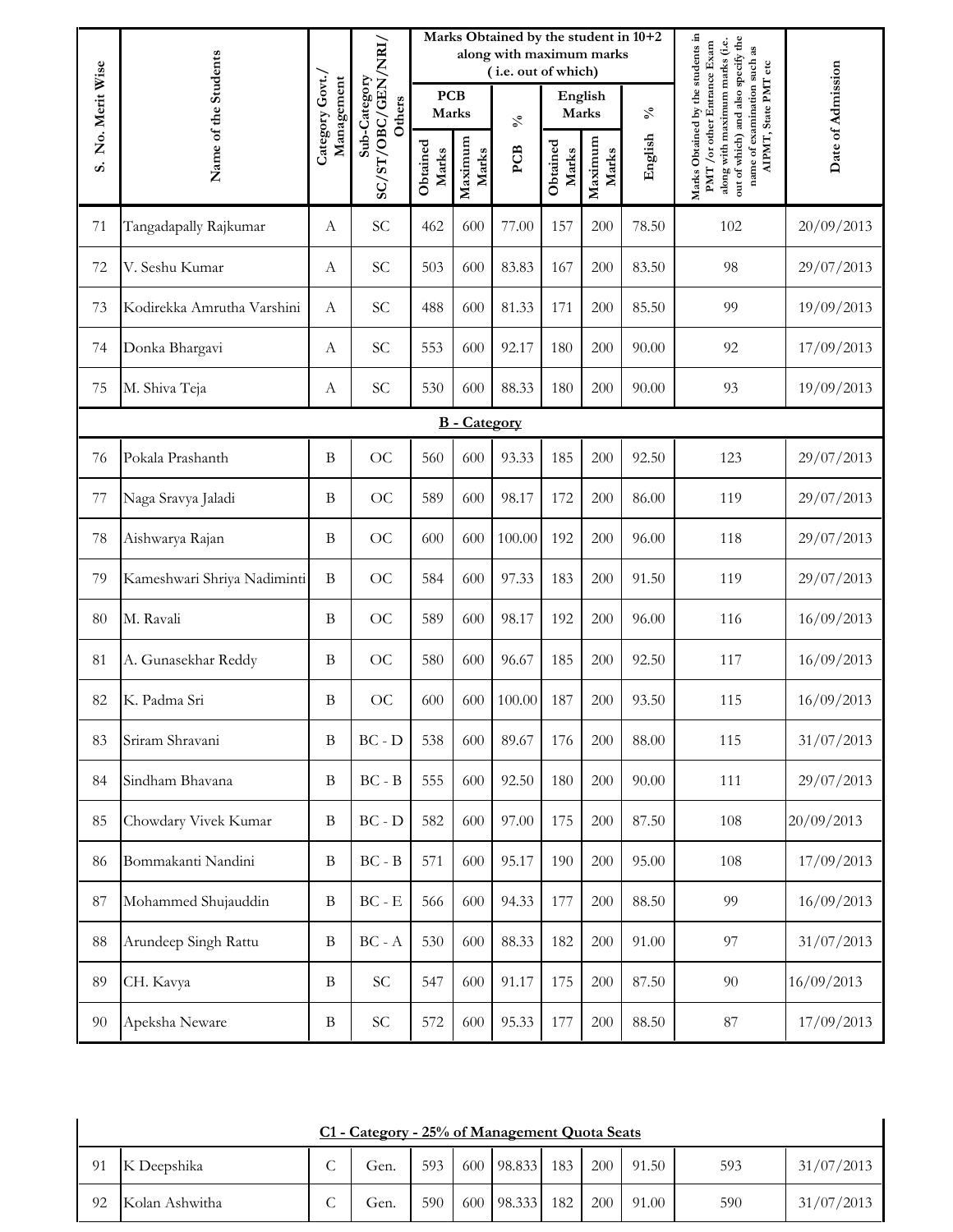|     |                                        |                               |                                              |                     |                  | Marks Obtained by the student in 10+2<br>along with maximum marks |                   |                  | Date of Admission |                                                                                                           |                                                                                     |
|-----|----------------------------------------|-------------------------------|----------------------------------------------|---------------------|------------------|-------------------------------------------------------------------|-------------------|------------------|-------------------|-----------------------------------------------------------------------------------------------------------|-------------------------------------------------------------------------------------|
|     | Name of the Students<br>No. Merit Wise |                               | SC/ST/OBC/GEN/NRI/<br>Sub-Category<br>Others | <b>PCB</b><br>Marks |                  | (i.e. out of which)                                               | English<br>Marks  |                  |                   | $\delta_0$                                                                                                | PMT / or other Entrance Exam<br>name of examination such as<br>AIPMT, State PMT etc |
|     |                                        |                               |                                              |                     |                  | $\mathcal{S}_{\bullet}$                                           |                   |                  |                   |                                                                                                           |                                                                                     |
| s.  |                                        | Category Govt./<br>Management |                                              | Obtained<br>Marks   | Maximum<br>Marks | PCB                                                               | Obtained<br>Marks | Maximum<br>Marks | English           | Marks Obtained by the students in<br>out of which) and also specify the<br>along with maximum marks (i.e. |                                                                                     |
| 93  | N Bhramara Reddy                       | $\mathcal{C}$                 | Gen.                                         | 586                 | 600              | 97.667                                                            | 182               | 200              | 91.00             | 586                                                                                                       | 31/07/2013                                                                          |
| 94  | Akshitha Reddy                         | $\mathsf{C}$                  | Gen.                                         | 581                 | 600              | 96.833                                                            | 174               | 200              | 87.00             | 581                                                                                                       | 31/07/2013                                                                          |
| 95  | Suraj Rishika                          | $\mathcal{C}$                 | <b>SC</b>                                    | 581                 | 600              | 96.83                                                             | 182               | 200              | 91.00             | 581                                                                                                       | 31/07/2013                                                                          |
| 96  | Shashank Reddy                         | $\mathcal{C}$                 | Gen.                                         | 580                 | 600              | 96.67                                                             | 177               | 200              | 88.50             | 580                                                                                                       | 31/07/2013                                                                          |
| 97  | D Laxmi Sahithi                        | $\mathcal{C}$                 | Gen.                                         | 579                 | 600              | 96.50                                                             | 186               | 200              | 93.00             | 579                                                                                                       | 31/07/2013                                                                          |
| 98  | J Arshitha Reddy                       | $\mathsf{C}$                  | Gen.                                         | 577                 | 600              | 96.167                                                            | 165               | 200              | 82.50             | 577                                                                                                       | 31/07/2013                                                                          |
| 99  | Komtireddy Sai Teja Reddy              | $\mathsf{C}$                  | Gen.                                         | 573                 | 600              | 95.5                                                              | 167               | 200              | 83.50             | 573                                                                                                       | 31/07/2013                                                                          |
| 100 | Vasireddy Geethika                     | $\mathsf{C}$                  | Gen.                                         | 572                 | 600              | 95.33                                                             | 172               | 200              | 86.00             | 572                                                                                                       | 31/07/2013                                                                          |
| 101 | A Pratyusha                            | $\mathsf{C}$                  | Gen.                                         | 571                 | 600              | 95.17                                                             | 185               | 200              | 92.50             | 571                                                                                                       | 31/07/2013                                                                          |
| 102 | <b>B</b> Ujwala Reddy                  | $\mathsf{C}$                  | Gen.                                         | 566                 | 600              | 94.33                                                             | 169               | 200              | 84.50             | 566                                                                                                       | 31/07/2013                                                                          |
| 103 | Bai Reddy Suyash Reddy                 | $\mathsf{C}$                  | Gen.                                         | 565                 | 600              | 94.17                                                             | 174               | 200              | 87.00             | 565                                                                                                       | 31/07/2013                                                                          |
| 104 | Karnati Sravya                         | $\mathcal{C}$                 | Gen.                                         | 562                 | 600              | 93.667                                                            | 174               | 200              | 87.00             | 562                                                                                                       | 31/07/2013                                                                          |
| 105 | KVDK Kavya                             | $\mathcal{C}$                 | Gen.                                         | 559                 | 600              | 93.17                                                             | 176               | 200              | 88.00             | 559                                                                                                       | 31/07/2013                                                                          |
| 106 | Rao Meghana                            | $\mathsf{C}$                  | Gen.                                         | 559                 | 600              | 93.17                                                             | 171               | 200              | 85.50             | 559                                                                                                       | 31/07/2013                                                                          |
| 107 | Tummalapally Ashritha<br>Reddy         | ${\bf C}$                     | Gen.                                         | 559                 | 600              | 93.167                                                            | 177               | 200              | 88.50             | 559                                                                                                       | 31/07/2013                                                                          |
| 108 | D Meghana                              | $\mathcal{C}$                 | $BC - D$                                     | 558                 | 600              | 93                                                                | 181               | 200              | 90.50             | 558                                                                                                       | 31/07/2013                                                                          |
| 109 | A Lokendranath Chowdari                | $\mathsf{C}$                  | Gen.                                         | 557                 | 600              | 92.833                                                            | 177               | 200              | 88.50             | 557                                                                                                       | 31/07/2013                                                                          |
| 110 | Gundu Pallavi                          | $\mathcal{C}$                 | $BC - A$                                     | 555                 | 600              | 92.50                                                             | 183               | 200              | 91.50             | 555                                                                                                       | 31/07/2013                                                                          |
| 111 | K Poojitha Reddy                       | $\mathcal{C}$                 | Gen.                                         | 551                 | 600              | 91.833                                                            | 184               | 200              | 92.00             | 551                                                                                                       | 31/07/2013                                                                          |
| 112 | M Niveditha Anand                      | $\mathcal{C}$                 | Gen.                                         | 550                 | 600              | 91.67                                                             | 166               | 200              | 83.00             | 550                                                                                                       | 31/07/2013                                                                          |
| 113 | Nanneni Bharath Chandra                | $\mathsf C$                   | Gen.                                         | 549                 | 600              | 91.5                                                              | 185               | 200              | 92.50             | 549                                                                                                       | 31/07/2013                                                                          |
| 114 | U Tejaswi                              | $\mathsf C$                   | Gen.                                         | 547                 | 600              | 91.17                                                             | 174               | 200              | 87.00             | 547                                                                                                       | 31/07/2013                                                                          |
| 115 | <b>B</b> Vivek Reddy                   | $\mathcal{C}$                 | Gen.                                         | 537                 | 600              | 89.50                                                             | 158               | 200              | 79.00             | 537                                                                                                       | 31/07/2013                                                                          |
| 116 | A B Sai Samhitha                       | $\mathsf{C}$                  | Gen.                                         | 535                 | 600              | 89.167                                                            | 172               | 200              | 86.00             | 535                                                                                                       | 31/07/2013                                                                          |
| 117 | Bhumika Lalwani                        | $\mathcal{C}$                 | Gen.                                         | 266                 | 300              | 88.667                                                            | 80                | 100              | 80.00             | 266                                                                                                       | 31/07/2013                                                                          |
| 118 | M Rohit Reddy                          | $\mathsf C$                   | Gen.                                         | 532                 | 600              | 88.667                                                            | 178               | 200              | 89.00             | 532                                                                                                       | 31/07/2013                                                                          |
| 119 | Devarapalli Gowtham Reddy              | $\mathsf{C}$                  | Gen.                                         | 529                 | 600              | 88.167                                                            | 178               | 200              | 89.00             | 529                                                                                                       | 31/07/2013                                                                          |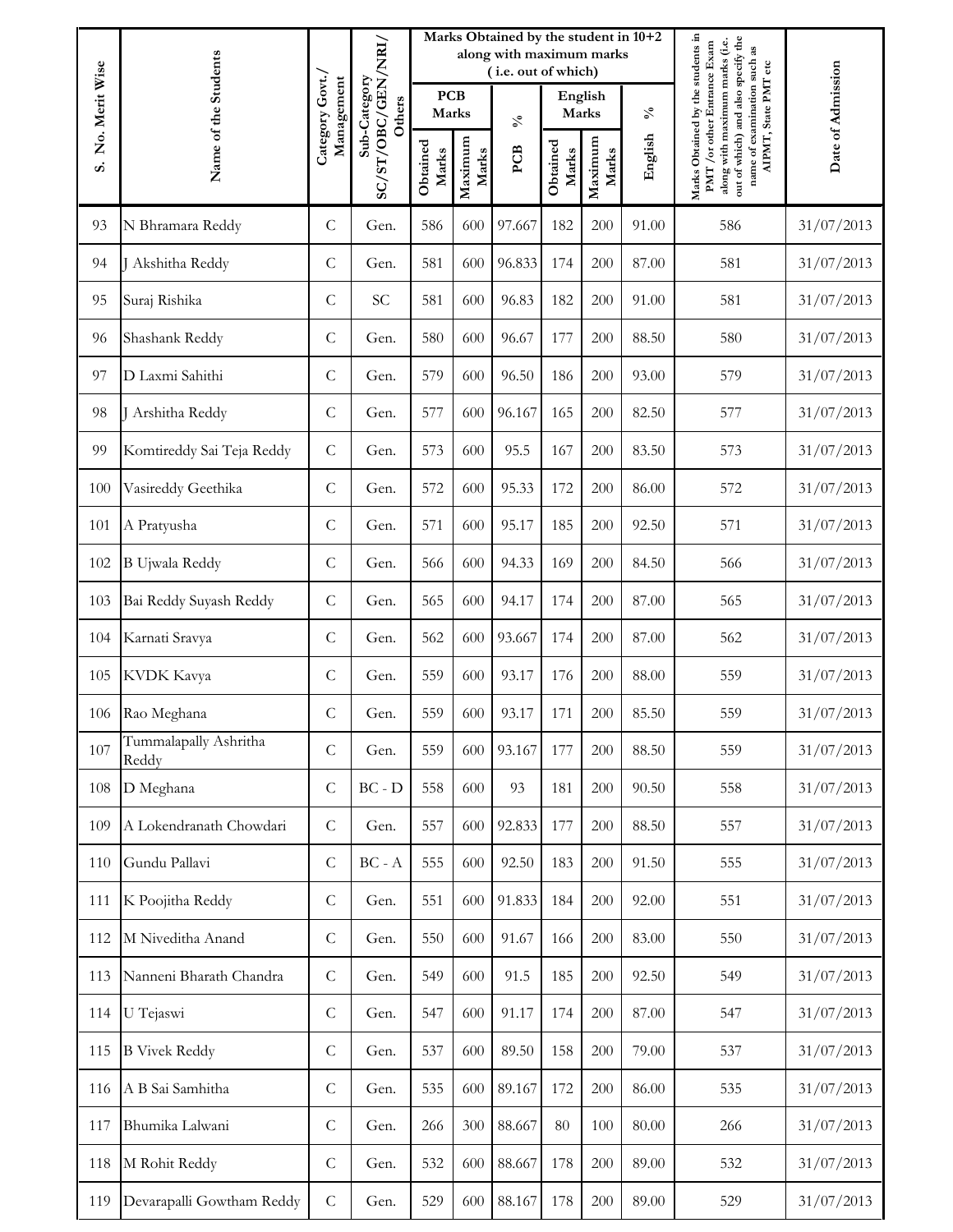|                                                                                                                     | Name of the Students             |                              |                                              |                     |                  | Marks Obtained by the student in 10+2<br>along with maximum marks<br>(i.e. out of which) |                   |                  |            |                                                                                                                                                                          |                   |
|---------------------------------------------------------------------------------------------------------------------|----------------------------------|------------------------------|----------------------------------------------|---------------------|------------------|------------------------------------------------------------------------------------------|-------------------|------------------|------------|--------------------------------------------------------------------------------------------------------------------------------------------------------------------------|-------------------|
| No. Merit Wise                                                                                                      |                                  | Category Govt.<br>Management | SC/ST/OBC/GEN/NRI/<br>Sub-Category<br>Others | <b>PCB</b><br>Marks |                  | $\mathcal{S}_{\mathbf{0}}$                                                               |                   | English<br>Marks | $\delta_0$ | AIPMT, State PMT etc                                                                                                                                                     | Date of Admission |
| s.                                                                                                                  |                                  |                              |                                              | Obtained<br>Marks   | Maximum<br>Marks | PCB                                                                                      | Obtained<br>Marks | Maximum<br>Marks | English    | Marks Obtained by the students in<br>out of which) and also specify the<br>along with maximum marks (i.e.<br>PMT / or other Entrance Exam<br>name of examination such as |                   |
| 120                                                                                                                 | Mandava Bhargavi                 | $\mathsf C$                  | Gen.                                         | 526                 | 600              | 87.667                                                                                   | 172               | 200              | 86.00      | 526                                                                                                                                                                      | 31/07/2013        |
| 121                                                                                                                 | Harshita Dodda                   | $\mathcal{C}$                | Gen.                                         | 525                 | 600              | 87.5                                                                                     | 183               | 200              | 91.50      | 525                                                                                                                                                                      | 31/07/2013        |
| 122                                                                                                                 | Medasani Dharani Chaithra        | $\mathcal{C}$                | Gen.                                         | 525                 | 600              | 87.5                                                                                     | 178               | 200              | 89.00      | 525                                                                                                                                                                      | 31/07/2013        |
| 123                                                                                                                 | Swetha Anupindi                  | $\mathsf C$                  | Gen.                                         | 520                 | 600              | 86.667                                                                                   | 170               | 200              | 85.00      | 520                                                                                                                                                                      | 31/07/2013        |
| 124                                                                                                                 | K Vamshi Krishna                 | $\mathcal{C}$                | Gen.                                         | 512                 | 600              | 85.333                                                                                   | 146               | 200              | 73.00      | 512                                                                                                                                                                      | 31/07/2013        |
| 125                                                                                                                 | Lingireddy Navaneeth Reddy       | $\mathcal{C}$                | Gen.                                         | 510                 | 600              | 85.00                                                                                    | 139               | 200              | 69.50      | 510                                                                                                                                                                      | 31/07/2013        |
| 126                                                                                                                 | K Sai Priya                      | $\mathsf C$                  | Gen.                                         | 498                 | 600              | 83.00                                                                                    | 171               | 200              | 85.50      | 498                                                                                                                                                                      | 31/07/2013        |
| 127                                                                                                                 | Sandhya M                        | $\mathsf C$                  | Gen.                                         | 498                 | 600              | 83                                                                                       | 182               | 200              | 91.00      | 498                                                                                                                                                                      | 31/07/2013        |
| C2 - Category - 15% of Management Quota Seats under NRI Students/NRI Wards<br>as per G.O.Ms. No. 97, dt. 06-07-2013 |                                  |                              |                                              |                     |                  |                                                                                          |                   |                  |            |                                                                                                                                                                          |                   |
| 128                                                                                                                 | Sangam Anurag Reddy              | $\mathsf C$                  | Gen.                                         | 586                 | 600              | 97.60                                                                                    | 180               | 200              | 90.00      | 586                                                                                                                                                                      | 30/09/2013        |
| 129                                                                                                                 | Aneesha Yaganti, USA             | $\mathsf C$                  | Gen.                                         | 530                 | 600              | 88.25                                                                                    | 190               | 200              | 95.00      | 530                                                                                                                                                                      | 30/09/2013        |
| 130                                                                                                                 | Damerla Kshiraja Rao             | $\mathsf C$                  | Gen.                                         | 510                 | 600              | 85.00                                                                                    | 173               | 200              | 86.50      | 510                                                                                                                                                                      | 30/09/2013        |
| 131                                                                                                                 | Prithvi S Parvathaneni, USA      | $\mathsf C$                  | Gen.                                         | 443                 | 500              | 84.67                                                                                    | 168               | 200              | 84.00      | 443                                                                                                                                                                      | 30/09/2013        |
| 132                                                                                                                 | Hema Praharaju, UK               | C                            | Gen.                                         | 1010                | 1200             | 84.58                                                                                    | 160               | 200              | 80.00      | 1010                                                                                                                                                                     | 30/09/2013        |
| 133                                                                                                                 | Sindhu Kondaveeti, USA           | $\mathsf C$                  | Gen.                                         | 318                 | 400              | 82.90                                                                                    | 168               | 200              | 84.00      | 318                                                                                                                                                                      | 30/09/2013        |
| 134                                                                                                                 | G Rakshith                       | $\mathsf C$                  | Gen.                                         | 248                 | 300              | 82.67                                                                                    | 95                | 100              | 95.00      | 248                                                                                                                                                                      | 30/09/2013        |
| 135                                                                                                                 | A Anugna                         | $\mathsf C$                  | Gen.                                         | 495                 | 600              | 82.50                                                                                    | 173               | 200              | 86.50      | 495                                                                                                                                                                      | 30/09/2013        |
| 136                                                                                                                 | K Venkata Ramana                 | $\mathsf C$                  | $BC - A$                                     | 489                 | 600              | 81.50                                                                                    | 176               | 200              | 88.00      | 489                                                                                                                                                                      | 30/09/2013        |
| 137                                                                                                                 | Sabbella Revathi Bala            | $\mathsf C$                  | Gen.                                         | 482                 | 600              | 80.33                                                                                    | 166               | 200              | 83.00      | 482                                                                                                                                                                      | 30/09/2013        |
| 138                                                                                                                 | R Neha Reddy                     | $\mathsf C$                  | Gen.                                         | 476                 | 600              | 79.33                                                                                    | 183               | 200              | 91.50      | 476                                                                                                                                                                      | 30/09/2013        |
| 139                                                                                                                 | Syed Maaz Uddin                  | $\mathsf C$                  | Gen.                                         | 469                 | 600              | 78.17                                                                                    | 160               | 200              | 80.00      | 469                                                                                                                                                                      | 30/09/2013        |
| 140                                                                                                                 | Munnamgi Venkata<br>Supraja, USA | $\mathcal{C}$                | Gen.                                         | 320                 | 400              | 77.83                                                                                    | 190               | 200              | 0.00       | 320                                                                                                                                                                      | 30/09/2013        |
| 141                                                                                                                 | A Akhilandeshwari                | $\mathsf C$                  | Gen.                                         | 466                 | 600              | 77.67                                                                                    | 158               | 200              | 79.00      | 466                                                                                                                                                                      | 30/09/2013        |
| 142                                                                                                                 | K Dhruthi                        | $\mathsf C$                  | Gen.                                         | 463                 | 600              | 77.17                                                                                    | 177               | 200              | 88.50      | 463                                                                                                                                                                      | 30/09/2013        |
| 143                                                                                                                 | B Kavya Sai                      | $\mathsf C$                  | Gen.                                         | 462                 | 600              | 77.00                                                                                    | 145               | 200              | 72.50      | 462                                                                                                                                                                      | 30/09/2013        |
| 144                                                                                                                 | Siddharth Atukuri                | $\mathsf C$                  | Gen.                                         | 229                 | 300              | 76.33                                                                                    | 75                | 100              | 75.00      | 229                                                                                                                                                                      | 30/09/2013        |